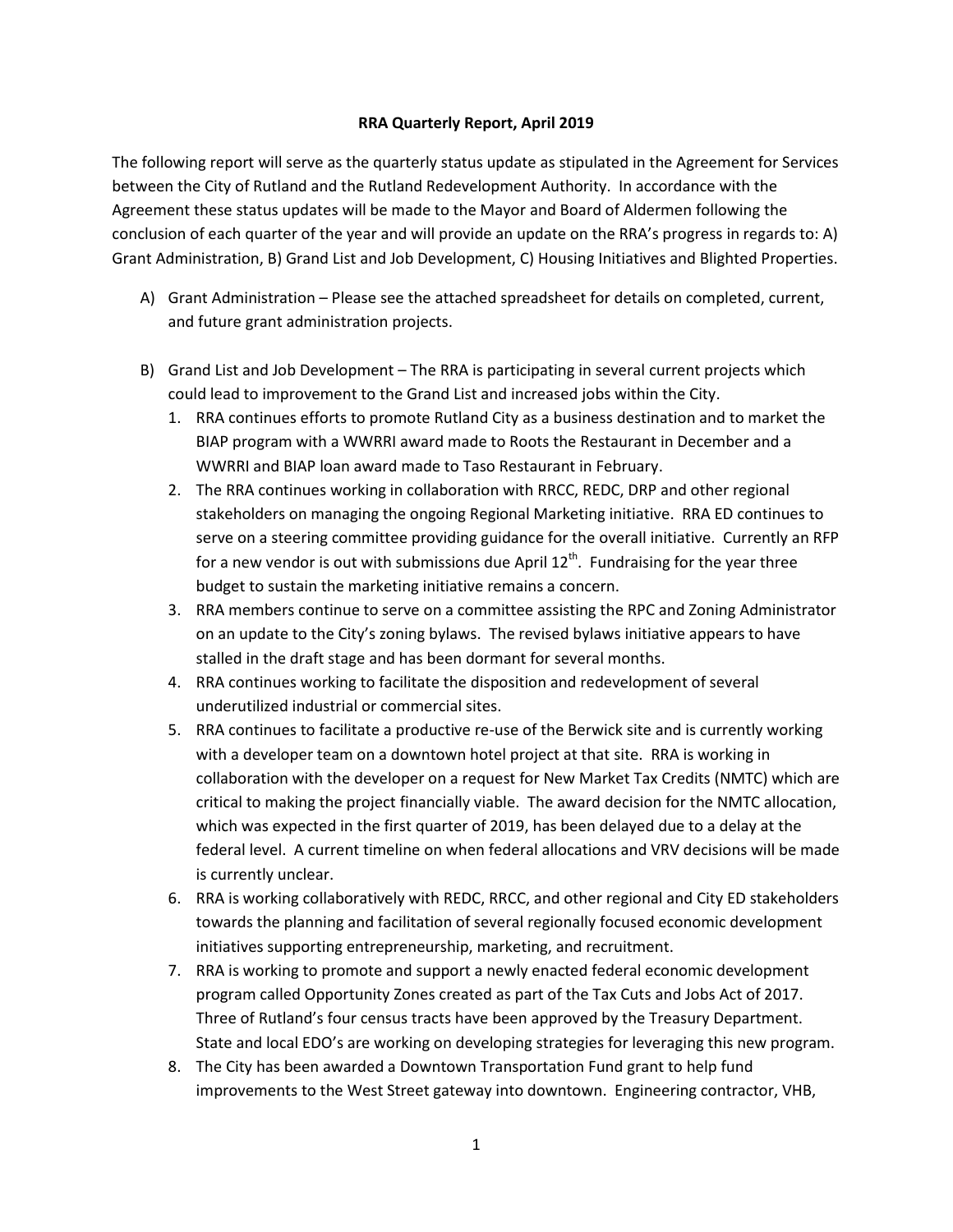has completed design plans and construction bids were solicited in February. Currently working to bridge a funding gap for construction so that bid award can occur.

- 9. RRA submission of VCDP planning grant application for a Downtown Strategic Plan update in collaboration with the DRP was unsuccessful. RRA submitted a similar funding request to the National Life Group - Main Street Project and was awarded \$15,000. Currently planning to resubmit to VCDP for the additional \$15,000 with application due April 16<sup>th</sup>.
- 10. RRA application to the Better Connections Program to fund a planning initiative focused on enhancing multi-use trail connections between Killington and downtown Rutland. Outreach to Rutland Town, Mendon, and Killington to develop a regional collaboration in support of the initiative was successful. Unfortunately the project was not funded. RRA is planning to submit a similar planning project to the Norther Borders Regional Commission program for required grant funding.
- 11. RRA ED has been working with a prospective housing developer to identify potential building sites within the City.
- 12. RRA and DRP have formed a joint steering committee to focus on downtown investment and redevelopment. Committee has met several times and is working on an available space map and other retail focused initiatives.
- C) Housing Initiatives and Blighted Properties The following progress has been made towards the remediation of Rutland City's vacant and blighted properties and focus on improving City housing.
	- 1. NW Neighborhood revitalization progress continues.

The final property at 117 Park Ave is complete and sale closed on Jan 18th. A grant extension has been approved by VCDP to allow the final property to transfer and a final requisition and close out paperwork are underway with a deadline of June 30<sup>th</sup>.

- 2. RRA continues to work with the Rutland County Parent Child Center as they strive to overcome environmental contamination issues determined on site before beginning their planned implementation rehab work at 16 Chaplin Ave. REDC has completed a required title transfer, site remediation has occurred, and property is to be transferred back to RCPCS. Currently awaiting notification from RCPCS on their ability to provide the required matching funds for the VCDP implementation grant so that the grant agreement can be executed.
- 3. Phase 3 of the Hickory Street Project is complete with an additional and stand alone initiative to develop two single family homes on that site underway by Housing VT/Rutland Housing Authority. Phase 3 close-out is imminent.
- 4. RRA is working with RRPC on brownfield remediation initiatives.
- 5. RRA continues to facilitate the city owned property disposition process with ongoing review and recommendations and the RRA ED and Board President serving on the steering committee reviewing and recommending applications for the purchase of city owned